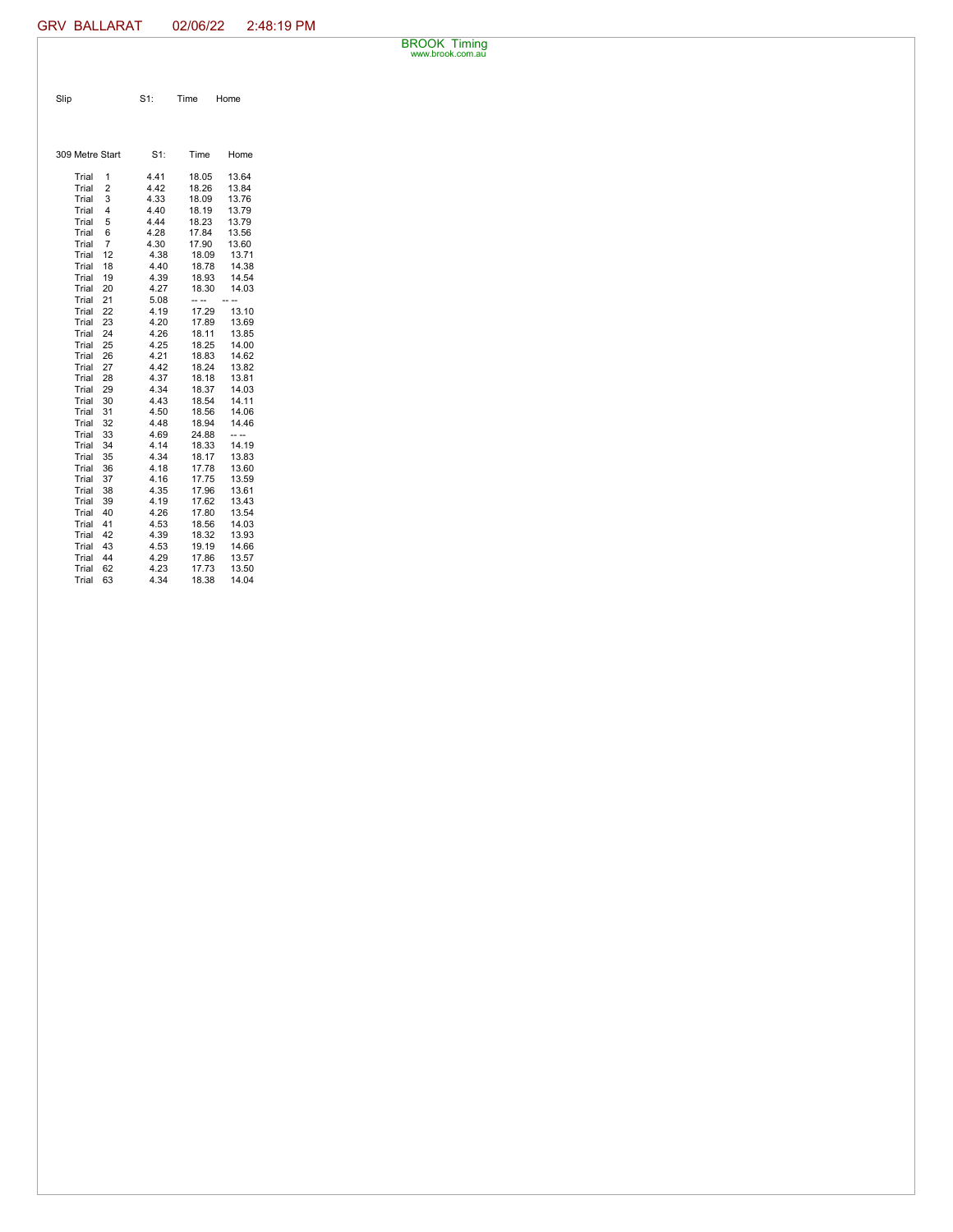## BROOK Timing www.brook.com.au

Page 2 02/06/22

| Trial           | 64 | 4.26   | 18.64 | 14.38 |       |
|-----------------|----|--------|-------|-------|-------|
| Trial           | 65 | 4.37   | 18.31 | 13.94 |       |
| Trial           | 66 | 4.60   | 20.05 | 15.45 |       |
|                 |    |        |       |       |       |
|                 |    |        |       |       |       |
| 390 Metre Start |    | $S1$ : | Time  | Home  |       |
|                 |    |        |       |       |       |
| Trial           | 9  | 8.67   | 22.60 | 13.93 |       |
| Trial           | 10 | 8.83   | 22.81 | 13.98 |       |
| Trial           | 11 | 8.59   | 22.56 | 13.97 |       |
| Trial           | 13 | 8.69   | 22.75 | 14.06 |       |
| Trial           | 14 | 9.07   | 23.65 | 14.58 |       |
| Trial           | 15 | 8.77   | 23.24 | 14.47 |       |
| Trial           | 16 | 8.72   | 23.39 | 14.67 |       |
| Trial           | 17 | 8.68   | 23.01 | 14.33 |       |
| Trial           | 45 | 8.73   | 22.95 | 14.22 |       |
| Trial           | 46 | 8.63   | 22.85 | 14.22 |       |
| Trial           | 47 | 8.74   | 22.95 | 14.21 |       |
| Trial           | 48 | 8.50   | 22.29 | 13.79 |       |
| Trial           | 49 | 8.56   | 22.29 | 13.73 |       |
| Trial           | 50 | 8.66   | 22.75 | 14.09 |       |
| Trial           | 51 | 8.78   | 23.09 | 14.31 |       |
| Trial           | 52 | 8.43   | 22.51 | 14.08 |       |
| Trial           | 53 | 8.70   | 22.75 | 14.05 |       |
| Trial           | 54 | 8.63   | 22.52 | 13.89 |       |
| Trial           | 55 | 8.55   | 22.66 | 14.11 |       |
| Trial           | 56 | 8.56   | 22.53 | 13.97 |       |
| Trial           | 57 | 8.65   | 22.41 | 13.76 |       |
|                 |    |        |       |       |       |
|                 |    |        |       |       |       |
|                 |    |        |       |       |       |
| 450 Metre Start |    | $S1$ : | S2:   | Time  | Home  |
| Trial           | 8  | 6.89   | 11.74 | 25.60 | 13.86 |
| Trial           | 58 | 6.82   | 11.69 | 26.35 | 14.66 |
| Trial           | 59 | 6.74   | 11.54 | 25.88 | 14.34 |
| Trial           | 60 | 6.79   | 11.69 | 25.92 | 14.23 |
| Trial           | 61 | 6.94   | 11.94 | 26.21 | 14.27 |
|                 |    |        |       |       |       |